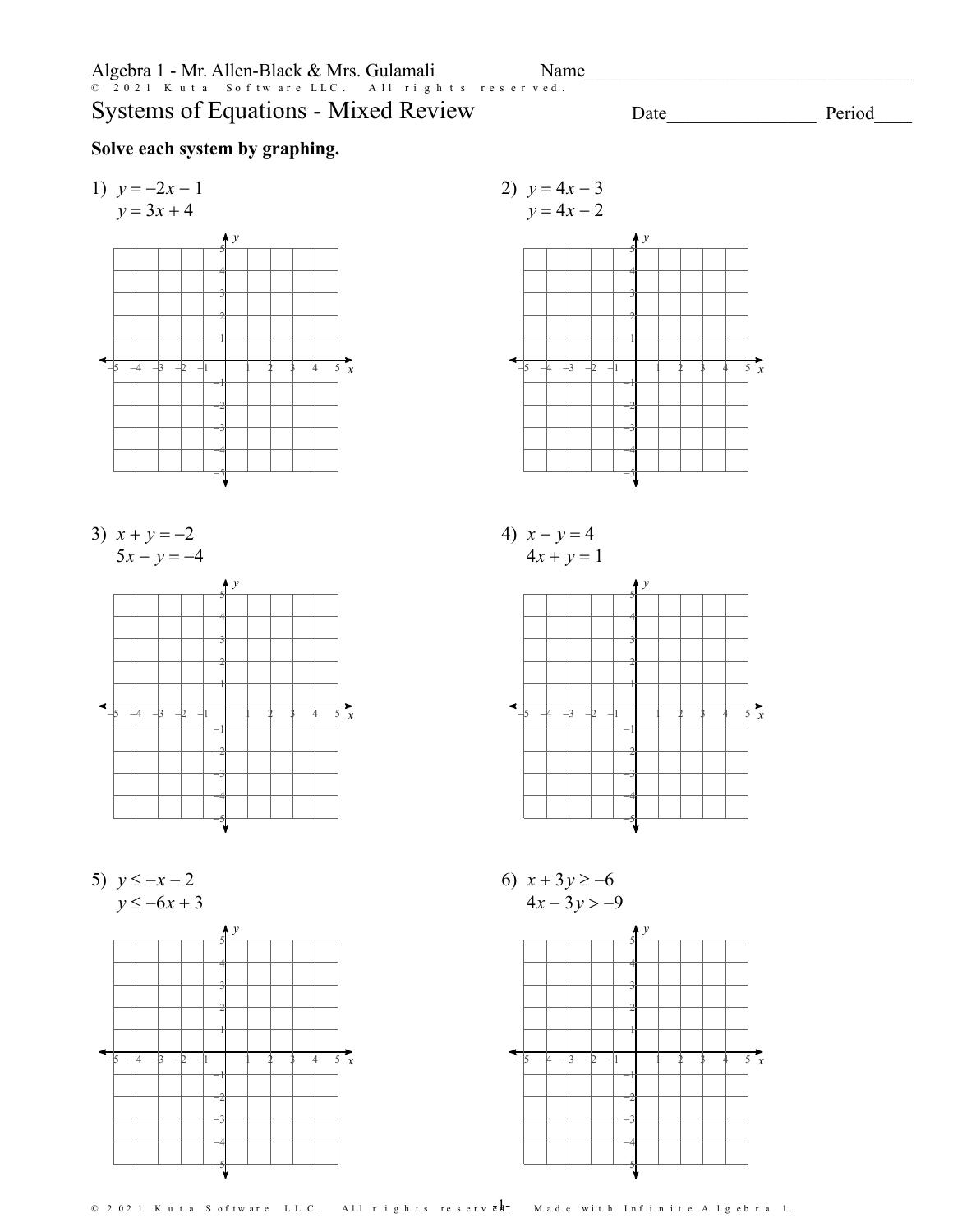## Solve each system by substitution.

7) 
$$
y = 7x + 15
$$
  
\n $y = -2x + 6$   
\n8)  $y = 4x + 7$   
\n $y = -4x - 1$ 

9) 
$$
-2x + 4y = -10
$$
  
\n $y = -6x - 9$   
\n10)  $4x - y = -5$   
\n $y = 4x + 5$ 

11) 
$$
x-4y = -16
$$
  
\n $3x + 8y = -8$   
\n12)  $-2x + 4y = -10$   
\n $-2x + y = 2$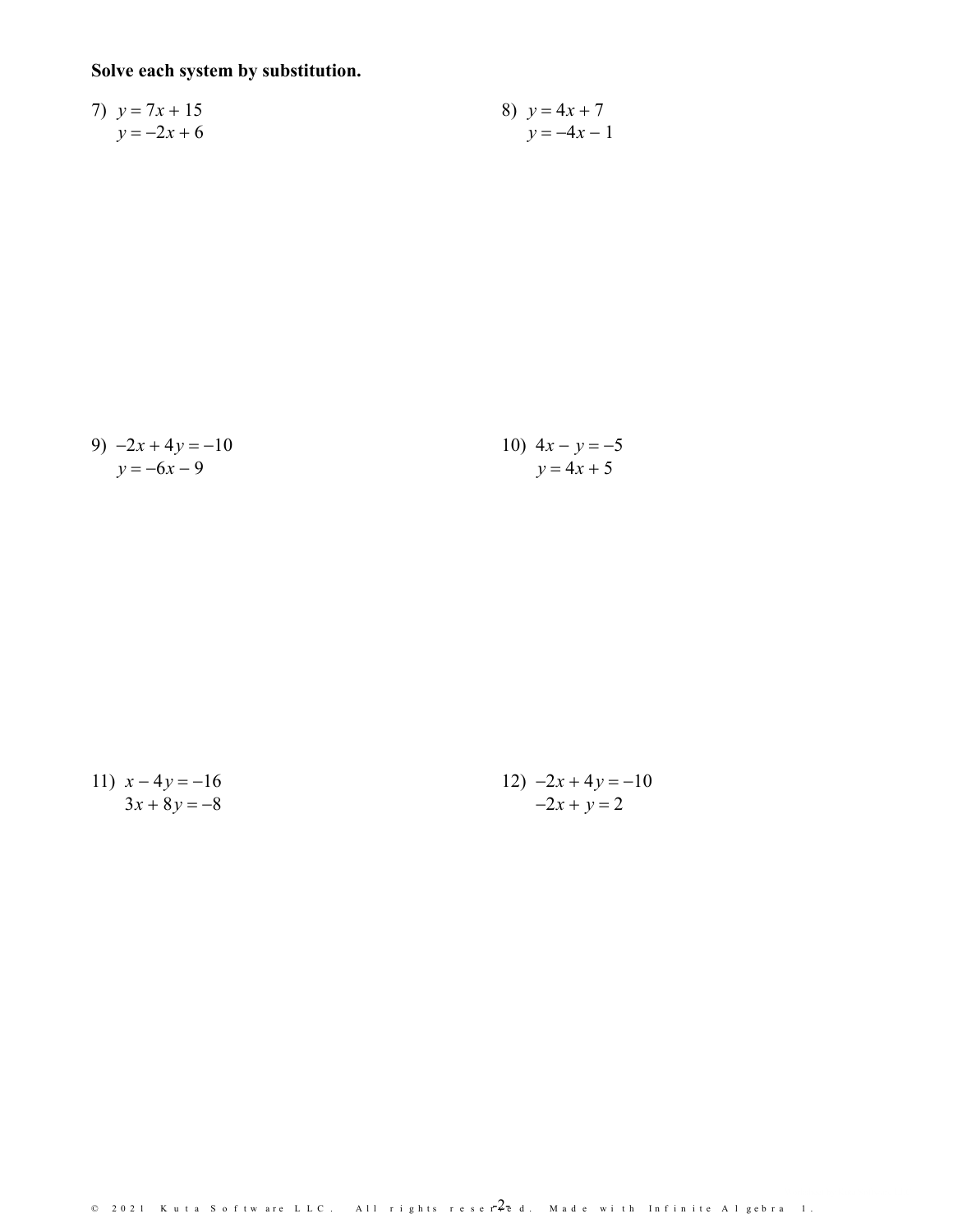## Solve each system by elimination.

13) 
$$
9x + 9y = 11
$$
  
\n $-9x - 9y = -9$   
\n $6x + 9y = -6$ 

| $15) -3x + y = 0$ | 16) $4x + 2y = -22$ |
|-------------------|---------------------|
| $-8x + y = 10$    | $4x + 10y = -30$    |

| 17) $-4x - 10y = -30$ | 18) $2x + 2y = -6$ |
|-----------------------|--------------------|
| $x + y = 6$           | $-6x + 3y = 9$     |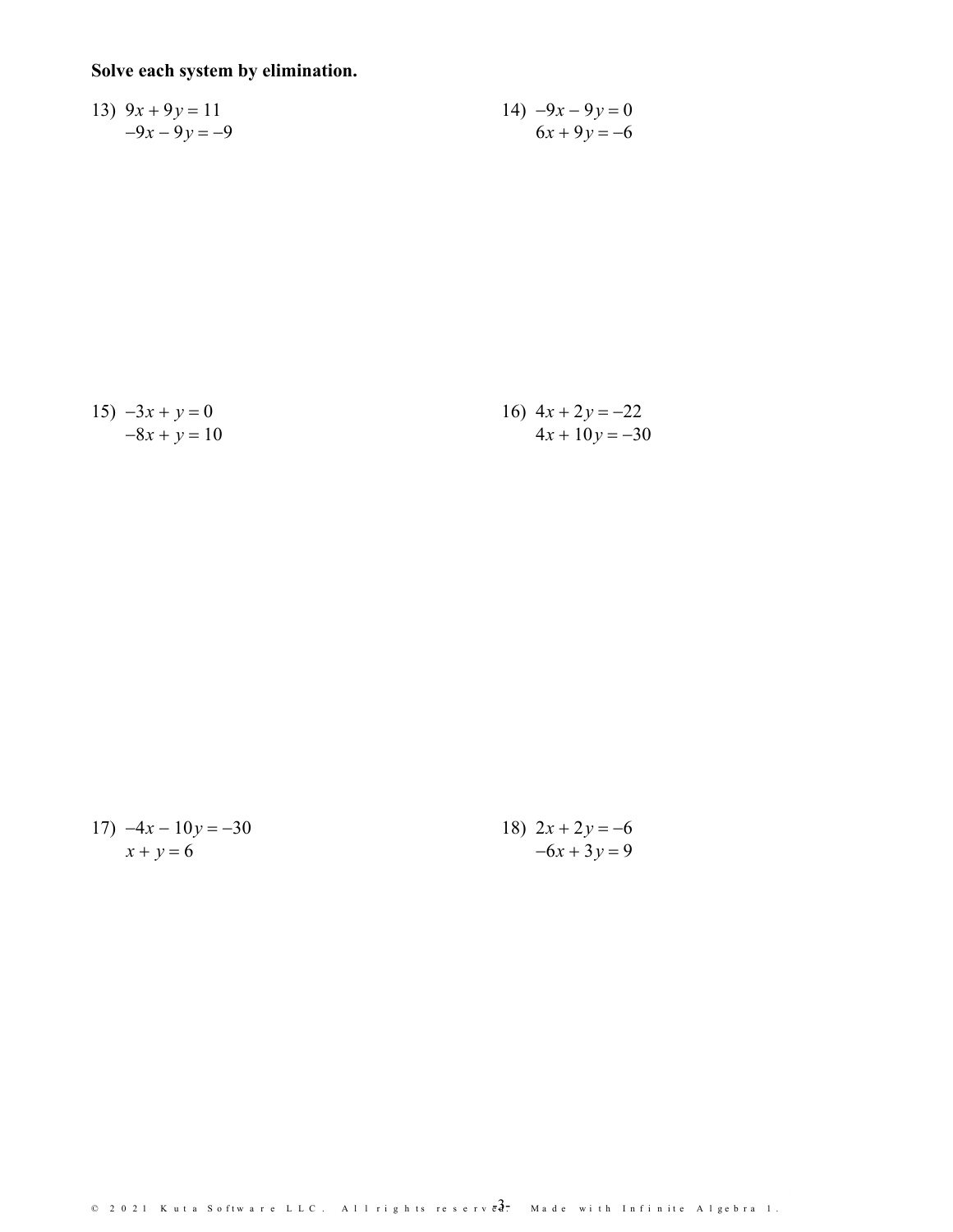19) Shayna and Brenda are selling wrapping paper for a school fundraiser. Customers can buy rolls of plain wrapping paper and rolls of holiday wrapping paper. Shayna sold 3 rolls of plain wrapping paper and 2 rolls of holiday wrapping paper for a total of \$97. Brenda sold 3 rolls of plain wrapping paper and 8 rolls ofholiday wrapping paper for a total of \$217. What is the cost each of one roll of plain wrapping paper and one roll of holiday wrapping paper?

20) Norachai's school is selling tickets to a choral performance. On the first day of ticket sales the school sold 11 senior citizen tickets and 9 child tickets for a total of \$242. The school took in \$264 on the second day by selling 11 senior citizen tickets and 11 child tickets. What is the price each of one senior citizen ticket and one child ticket?

21) Scott's school is selling tickets to the annual talent show. On the first day of ticket sales the school sold 12 senior citizen tickets and 14 child tickets for a total of \$270. The school took in \$195 on the second day by selling 11 senior citizen tickets and 7 child tickets. Find the price of a senior citizen ticket and the price of a child ticket.

22) The senior classes at High School A and High School B planned separate trips to the state fair. The senior class at High School A rented and filled 10 vansand 10 buses with 630 students. High School B rented and filled 5 vans and 6 buses with 367 students. Each van and each bus carried the same number of students. How many students can a van carry? How many students can a bus carry?